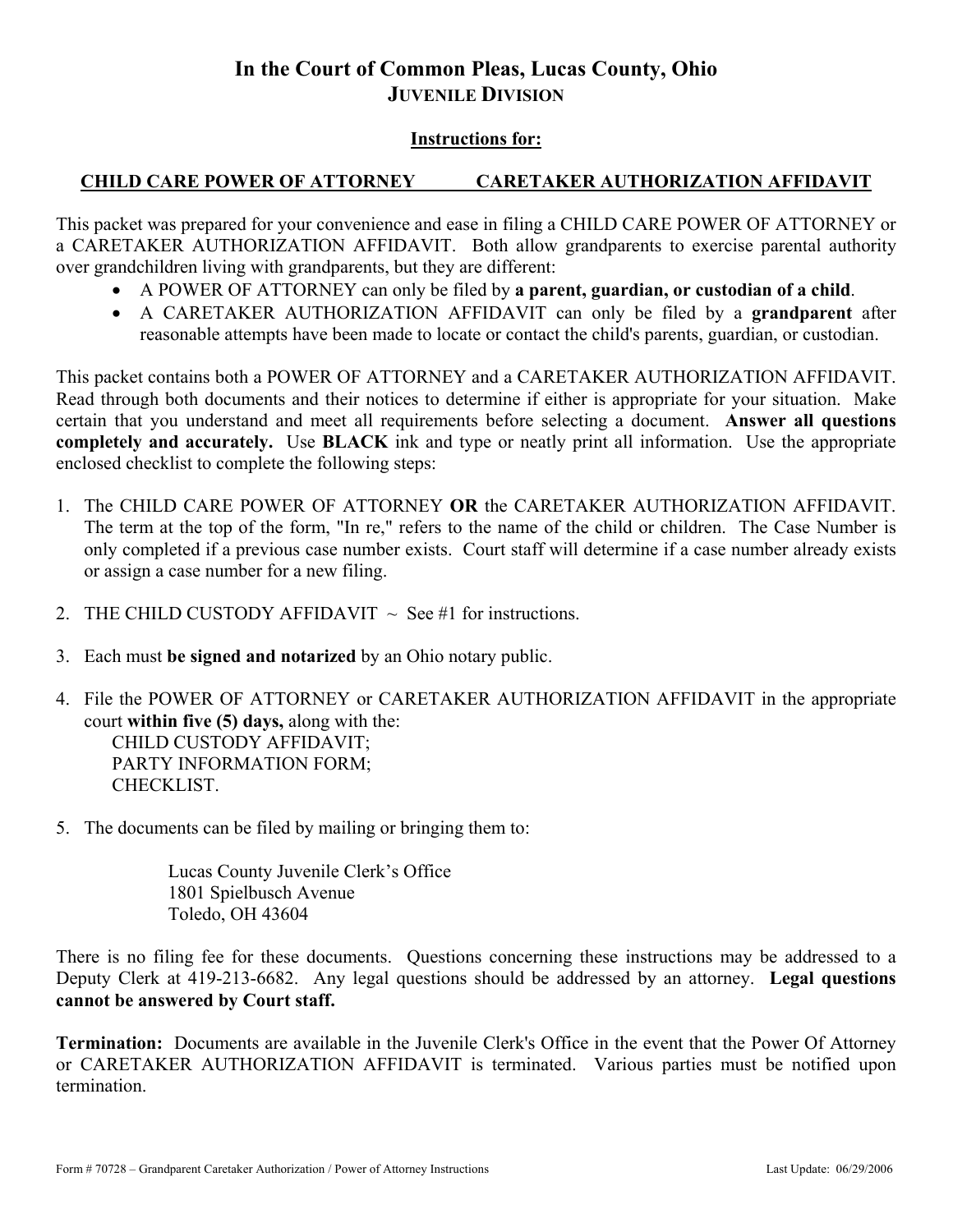# **IN THE COURT OF COMMON PLEAS, LUCAS COUNTY, OHIO JUVENILE DIVISION**

| In the matter of: | Number:<br>case |
|-------------------|-----------------|
|                   |                 |

|--|

Date of Birth Last 4 Digits of SS  $#$ 

## **POWER OF ATTORNEY (R.C. 3109.52 & 3109.53)**

| I, the undersigned, residing at                                                                                                 |                                                                        |  | , in the county of |
|---------------------------------------------------------------------------------------------------------------------------------|------------------------------------------------------------------------|--|--------------------|
|                                                                                                                                 |                                                                        |  |                    |
| residing at                                                                                                                     |                                                                        |  |                    |
| in the State of Ohio, with whom the child of whom I am the parent/guardian/custodian is residing, my ATTORNEY IN                |                                                                        |  |                    |
| FACT, to exercise any and all of my rights and responsibilities regarding the care, physical custody, and control of the        |                                                                        |  |                    |
|                                                                                                                                 |                                                                        |  |                    |
| except<br>my                                                                                                                    | authority to consent to marriage or adoption of the child              |  |                    |
|                                                                                                                                 | , and to perform all acts necessary in the execution of the rights and |  |                    |
| responsibilities hereby granted, as fully as I might do if personally present. The rights I am transferring under this          |                                                                        |  |                    |
| POWER OF ATTORNEY include the ability to enroll the child in school, to obtain from the school district educational             |                                                                        |  |                    |
| and behavioral information about the child, to consent to all school-related matters regarding the child, and to consent to     |                                                                        |  |                    |
| medical, psychological, or dental treatment for the child. This transfer does not affect my rights in any future proceedings    |                                                                        |  |                    |
| concerning the custody of the child or the allocation of the parental rights and responsibilities for the care of the child and |                                                                        |  |                    |
| does not give the ATTORNEY IN FACT legal custody of the child. This transfer does not terminate my right to have                |                                                                        |  |                    |
| regular contact with the child.                                                                                                 |                                                                        |  |                    |

I hereby certify that I am transferring the rights and responsibilities designated in this POWER OF ATTORNEY because one of the following circumstances exists:

- 1. I am: (a) Seriously ill, incarcerated, or about to be incarcerated, (b) Temporarily unable to provide financial support or parental guidance to the child, (c) Temporarily unable to provide adequate care and supervision of the child because of my physical or mental condition, (d) Homeless or without a residence because the current residence is destroyed or otherwise uninhabitable, or (e) In or about to enter a residential treatment program for substance abuse;
- 2. I am a parent of the child, the child's other parent is deceased, and I have authority to execute the POWER OF ATTORNEY; or
- 3. I have a well-founded belief that the POWER OF ATTORNEY is in the child's best interest.

I hereby certify that I am not transferring my rights and responsibilities regarding the child for the purpose of enrolling the child in a school or school district so that the child may participate in the academic or interscholastic athletic programs provided by that school or district.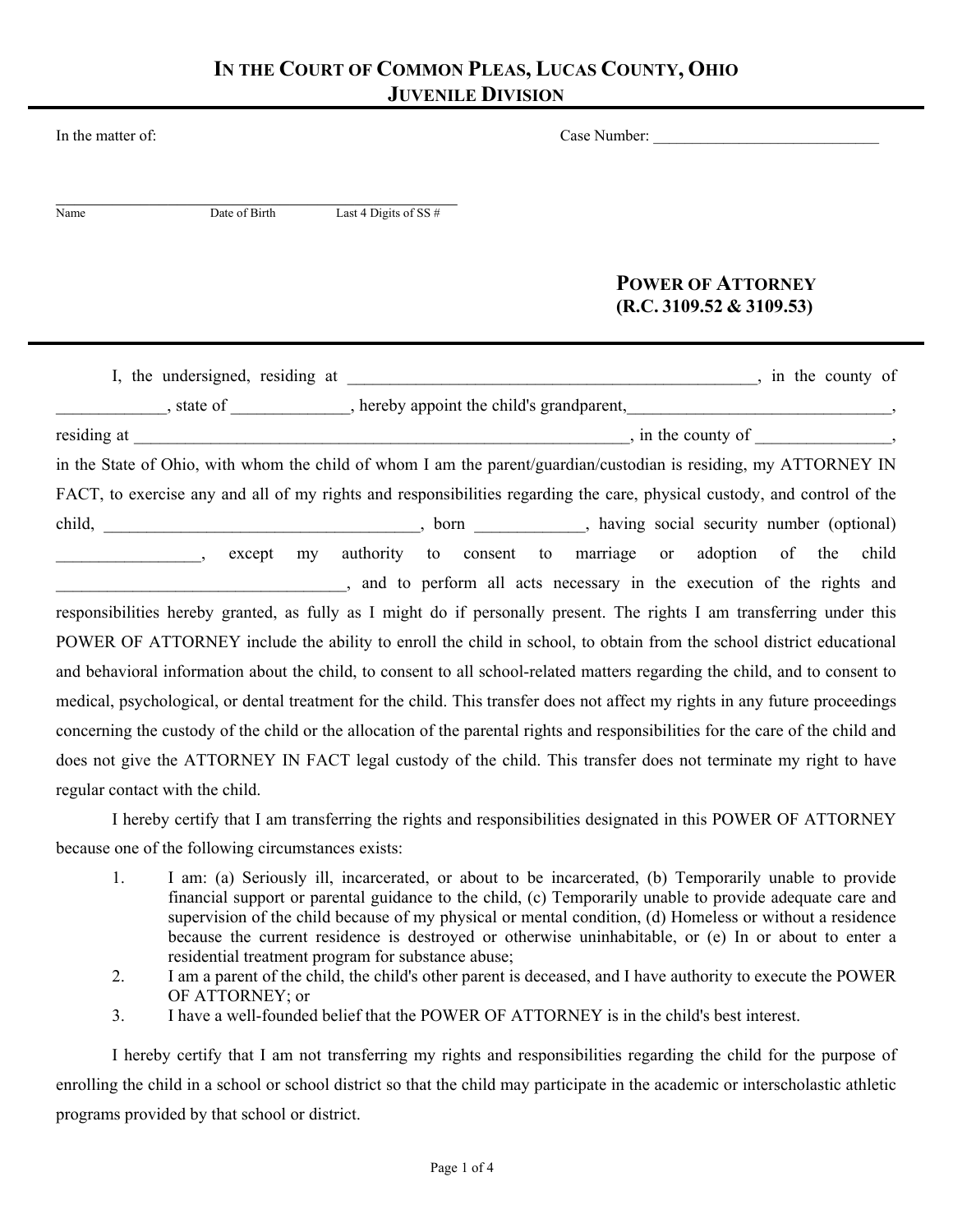I understand that this document does not authorize a child support enforcement agency to redirect child support payments to the grandparent designated as ATTORNEY IN FACT. I further understand that to have an existing child support order modified or a new child support order issued administrative or judicial proceedings must be initiated.

If there is a court order naming me the residential parent and legal custodian of the child who is the subject of this POWER OF ATTORNEY and I am the sole parent signing this document, I hereby certify that one of the following is the case:

- 1. I have made reasonable efforts to locate and provide notice of the creation of this POWER OF ATTORNEY to the other parent and have been unable to locate that parent;
- 2. The other parent is prohibited from receiving a notice of relocation; or
- 3. The parental rights of the other parent have been terminated by order of a juvenile court.

This POWER OF ATTORNEY is valid until the occurrence of whichever of the following events occurs first: (1) I revoke this POWER OF ATTORNEY in writing and the juvenile court with which this POWER OF ATTORNEY was filed; (2) the child ceases to reside with the grandparent designated as ATTORNEY IN FACT; (3) this POWER OF ATTORNEY is terminated by court order; (4) the death of the child who is the subject of the POWER OF ATTORNEY; or, (5) the death of the grandparent designated as the ATTORNEY IN FACT.

#### **WARNING: DO NOT EXECUTE THIS POWER OF ATTORNEY IF ANY STATEMENT MADE IN THIS INSTRUMENT IS UNTRUE. FALSIFICATION IS A CRIME UNDER SECTION 2921.13 OF THE REVISED CODE, PUNISHABLE BY THE SANCTIONS UNDER CHAPTER 2929 OF THE REVISED CODE, INCLUDING A TERM OF IMPRISONMENT OF UP TO 6 MONTHS, A FINE OF UP TO \$1,000, OR BOTH.**

|                             | Witness my hand this _______ day of _____________________, in the year _________.                      |                         |                                       |
|-----------------------------|--------------------------------------------------------------------------------------------------------|-------------------------|---------------------------------------|
|                             |                                                                                                        |                         | Parent/Custodian/Guardian's signature |
|                             |                                                                                                        | Parent's signature      |                                       |
|                             |                                                                                                        | Grandparent's signature | (Designated as ATTORNEY IN FACT)      |
| State of Ohio               |                                                                                                        |                         |                                       |
| County of <b>Exercise 2</b> | $\div \S$                                                                                              |                         |                                       |
|                             | Subscribed, sworn to, and acknowledged before me this ______ day of _____________, in the year ______. |                         |                                       |
|                             |                                                                                                        | Notary Public           |                                       |

Form # 70729 Grandparent Caretaker Power of Attorney Last Update: 09/17/2014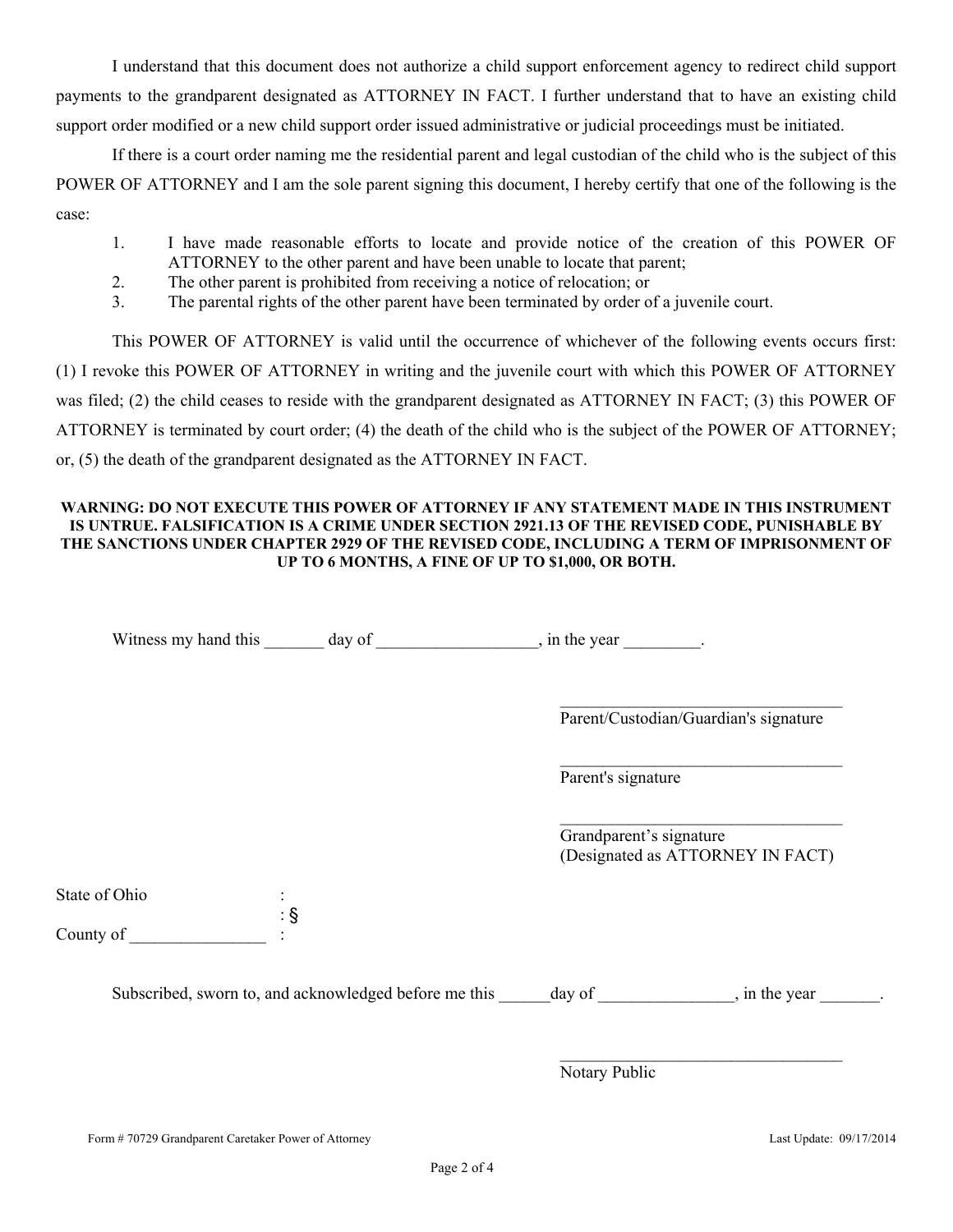#### **NOTICES:**

- 1. A POWER OF ATTORNEY may be executed only if one of the following circumstances exists: (1) The parent, guardian, or custodian of the child is: (a) Seriously ill, incarcerated or about to be incarcerated; (b) Temporarily unable to provide financial support or parental guidance to the child; (c) Temporarily unable to provide adequate care and supervision of the child because of the parent's, guardian's, or custodian's physical or mental condition; (d) Homeless or without a residence because the current residence is destroyed or otherwise uninhabitable; or (e) In or about to enter a residential treatment program for substance abuse; (2) One of the child's parents is deceased and the other parent, with authority to do so, seeks to execute a POWER OF ATTORNEY; or (3) The parent, guardian, or custodian has a well-founded belief that the POWER OF ATTORNEY is in the child's best interest.
- 2. An Ohio Notary Public MUST notarize the signatures of the parent, guardian, or custodian of the child and the grandparent designated as the ATTORNEY IN FACT.
- 3. A parent, guardian, or custodian who creates a POWER OF ATTORNEY must notify the parent of the child who is not the residential parent and legal custodian of the child unless one of the following circumstances applies: (a) the parent is prohibited from receiving a notice of relocation in accordance with section 3109.051 of the Revised Code of the creation of the POWER OF ATTORNEY; (b) the parent's parental rights have been terminated by order of a juvenile court pursuant to Chapter 2151 of the Revised Code; (c) the parent cannot be located with reasonable efforts; (d) both parents are executing the POWER OF ATTORNEY. The notice MUST be sent by certified mail not later than five (5) days after the POWER OF ATTORNEY is created and MUST state the name and address of the person designated as the ATTORNEY IN FACT.
- 4. A parent, guardian, or custodian who creates a POWER OF ATTORNEY MUST file it with the juvenile court of the county in which the ATTORNEY IN FACT resides, or any other court that has jurisdiction over the child under a previously filed motion or proceeding. The POWER OF ATTORNEY be filed not later than five (5) days after the date it is created and be accompanied by a receipt showing that the notice of creation of the POWER OF ATTORNEY was sent to the parent who is not the residential parent and legal custodian by certified mail.
- 5. This POWER OF ATTORNEY does not affect the rights of the child's parents, guardian, or custodian regarding any future proceedings concerning the custody of the child or the allocation of the parental rights and responsibilities for the care of the child and DOES NOT give the ATTORNEY IN FACT legal custody of the child.
- 6. A person or entity that relies on this POWER OF ATTORNEY, in good faith, has no obligation to make any further inquiry or investigation.
- 7. This POWER OF ATTORNEY terminates on the occurrence of whichever of the following occurs first: (1) the POWER OF ATTORNEY is revoked in writing by the person who created it and that person gives written notice of the revocation to the grandparent who is the ATTORNEY IN FACT and the juvenile court with which the POWER OF ATTORNEY was filed; (2) the child ceases to live with the grandparent who is the ATTORNEY IN FACT; (3) the POWER OF ATTORNEY is terminated by court order; (4) the death of the child who is the subject of the POWER OF ATTORNEY; or, (5) the death of the grandparent designated as the ATTORNEY IN FACT.

If this POWER OF ATTORNEY terminates other than by the death of the ATTORNEY IN FACT, the grandparent who served as the ATTORNEY IN FACT shall notify, in writing, all of the following:

- (a) Any schools, health care providers, or health insurance coverage provider with which the child has been involved through the grandparent;
- (b) Any other person or entity that has an ongoing relationship with the child or grandparent such that the other person or entity would reasonably rely on the POWER OF ATTORNEY unless notified of the termination;
- (c) The court in which the POWER OF ATTORNEY was filed after its creation; and
- (d) The parent who is not the residential parent and legal custodian of the child who is required to be given notice of its creation. The grandparent shall make the notifications not later than one (1) week after the date the POWER OF ATTORNEY terminates.
- 8. If this POWER OF ATTORNEY is terminated by written revocation of the person who created it, or the revocation is regarding a second or subsequent POWER OF ATTORNEY, a copy of the revocation MUST be filed with the court with which that POWER OF ATTORNEY was filed.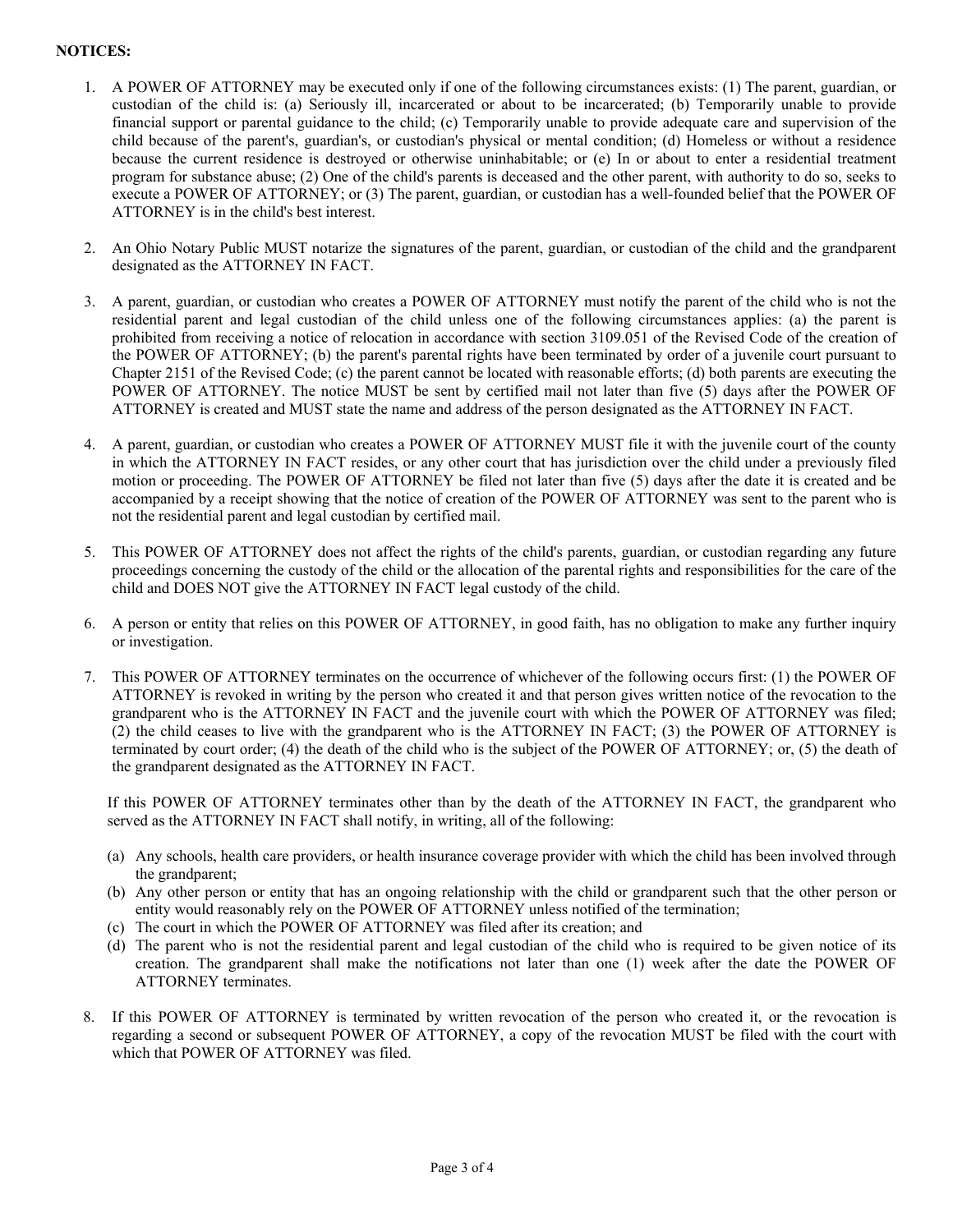#### **ADDITIONAL INFORMATION:**

#### **TO THE GRANDPARENT DESIGNATED AS ATTORNEY IN FACT:**

- 1. If the child stops living with you, you are required to notify, in writing, any school, health care provider, or health care insurance provider to which you have given this POWER OF ATTORNEY. You are also required to notify, in writing, any other person or entity that has an ongoing relationship with you or the child such that the person or entity would reasonably rely on the POWER OF ATTORNEY unless notified. The notification must be made not later than one (1) week after the child stops living with you.
- 2. You must include with the POWER OF ATTORNEY the following information:
	- (a) The child's present address, the addresses of the places where the child has lived within the last five (5) years, and the name and present address of each person with whom the child has lived during that period;
	- (b) Whether you have participated as a party, a witness, or in any other capacity in any other litigation, in this State or any other State, that concerned the allocation, between the parents of the same child, of parental rights and responsibilities for the care of the child and the designation of the residential parent and legal custodian of the child or that otherwise concerned the custody of the same child;
	- (c) Whether you have information of any parenting proceeding concerning the child pending in a court of this or any other State;
	- (d) Whether you know of any person who has physical custody of the child or claims to be a parent of the child who is designated the residential parent and legal custodian of the child or to have parenting time rights with respect to the child or to be a person other than a parent of the child who has custody or visitation rights with respect to the child;
	- (e) Whether you previously have been convicted of or pleaded guilty to any criminal offense involving any act that resulted in a child's being an abused child or a neglected child or previously have been determined, in a case in which a child has been adjudicated an abused child or a neglected child, to be the perpetrator of the abusive or neglectful act that was the basis of the adjudication.
- 3. If you receive written notice of revocation of the power of attorney or the parent, custodian, or guardian removes the child from your home and if you believe that the revocation or removal is not in the best interest of the child, you may, within fourteen days, file a complaint in the juvenile court to seek custody. You may retain physical custody of the child until the fourteen-day period elapses or, if you file a complaint, until the court orders otherwise.

#### **TO SCHOOL OFFICIALS:**

- 1. Except as provided in section 3313.649 of the Revised Code, this POWER OF ATTORNEY, properly completed and notarized, authorizes the child in question to attend school in the district in which the grandparent designated as ATTORNEY IN FACT resides and that grandparent is authorized to provide consent in all school-related matters and to obtain from the school district educational and behavioral information about the child. This POWER OF ATTORNEY DOES NOT preclude the parent, guardian, or custodian of the child from having access to all school records pertinent to the child.
- 2. The school district may require additional reasonable evidence that the grandparent lives in the school district.
- 3. A school district or school official that reasonably and in good faith relies on this POWER OF ATTORNEY has no obligation to make any further inquiry or investigation.

#### **TO HEALTH CARE PROVIDERS:**

- 1. A person or entity that acts in good faith reliance on a POWER OF ATTORNEY to provide medical, psychological, or dental treatment, without actual knowledge of facts contrary to those stated in the POWER OF ATTORNEY, is not subject to criminal liability or to civil liability to any person or entity, and is not subject to professional disciplinary action, solely for such reliance if the POWER OF ATTORNEY is completed and the signatures of the parent, guardian, or custodian of the child and the grandparent designated as ATTORNEY IN FACT are notarized.
- 2. The decision of a grandparent designated as ATTORNEY IN FACT, based on a POWER OF ATTORNEY, shall be honored by a health care facility or practitioner, school district, or school official.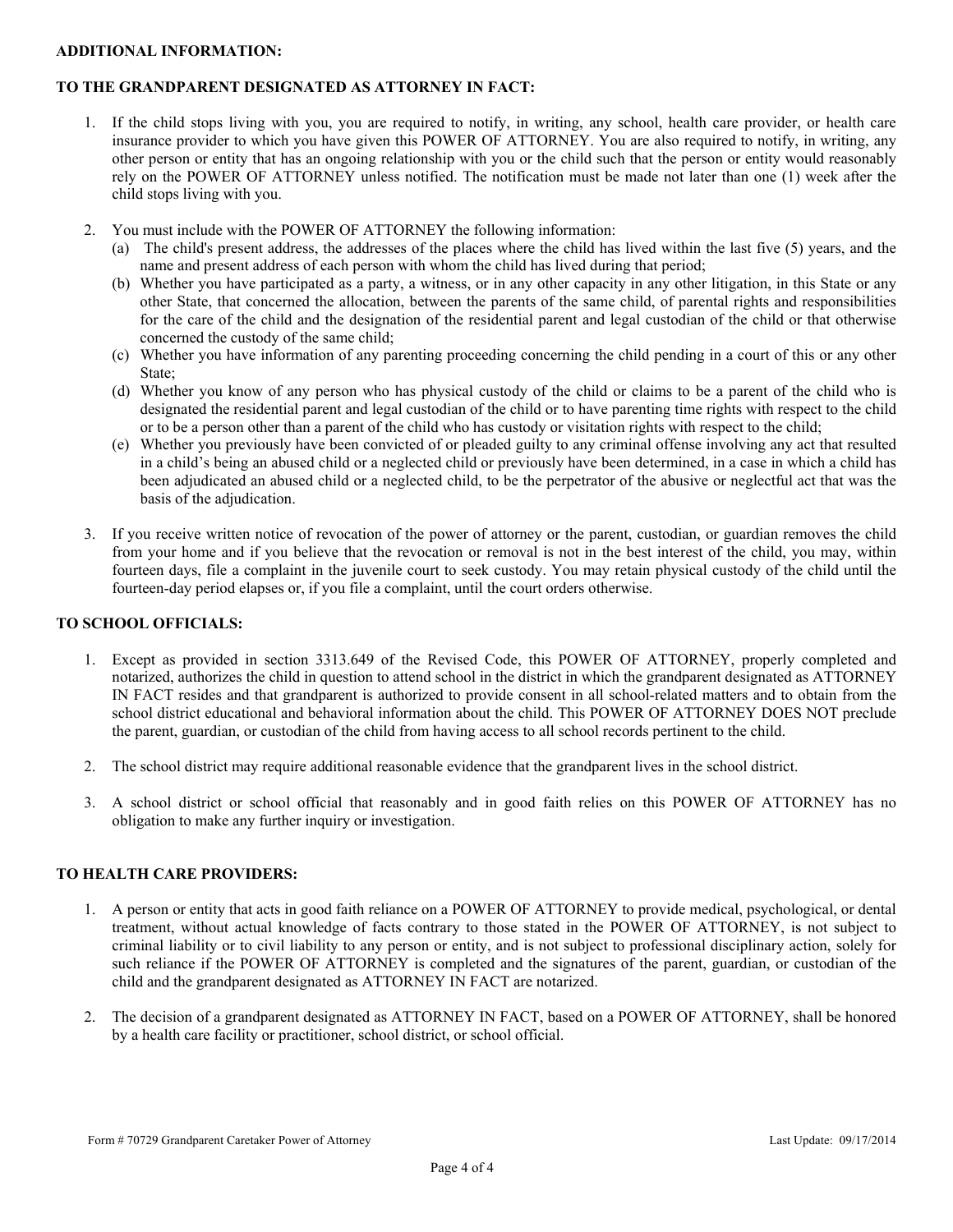## **In the Court of Common Pleas, Lucas County, Ohio JUVENILE DIVISION**

|  | In the matter of: |  |
|--|-------------------|--|
|  |                   |  |

In the matter of: Case Number: \_\_\_\_\_\_\_\_\_\_\_\_\_\_\_\_\_\_\_\_\_\_\_\_\_\_\_\_\_

\_\_\_\_\_\_\_\_\_\_\_\_\_\_\_\_\_\_\_\_\_\_\_\_\_\_\_\_\_\_\_\_\_\_\_\_\_\_\_\_\_\_\_ Name Date of Birth SS #

### **PARTY INFORMATION FORM REQUIRED FOR FILING POWER OF ATTORNEY / CARETAKER AUTHORIZATION AFFIDAVIT ACTIONS**

**Instructions: Complete all sections. Make reasonable efforts to gather all information requested. If information is unknown after making reasonable efforts, list the answer as 'Unknown.'** 

| 1.  | Name, Date of Birth and Sex of child:                                                                            |                                                                                                     |                      |  |  |
|-----|------------------------------------------------------------------------------------------------------------------|-----------------------------------------------------------------------------------------------------|----------------------|--|--|
|     | Name: Name:                                                                                                      | DOB:                                                                                                | Sex:                 |  |  |
| 2.  |                                                                                                                  | Biological Father's Name: (Alias Name)                                                              | DOB:                 |  |  |
|     |                                                                                                                  |                                                                                                     |                      |  |  |
|     | SS #:                                                                                                            |                                                                                                     |                      |  |  |
| 3.  |                                                                                                                  | Biological Mother's Name: ________________________(Maiden/Alias Name)______________DOB: ___________ |                      |  |  |
|     |                                                                                                                  | Complete Address: <u>Zip Code:</u> Zip Code:                                                        |                      |  |  |
|     |                                                                                                                  | Phone Number:                                                                                       |                      |  |  |
| 4.  |                                                                                                                  |                                                                                                     |                      |  |  |
|     |                                                                                                                  |                                                                                                     |                      |  |  |
|     | SS #:                                                                                                            |                                                                                                     |                      |  |  |
| 5.  |                                                                                                                  |                                                                                                     |                      |  |  |
| 6.  |                                                                                                                  | Name of person (s) currently providing care and supervision:                                        |                      |  |  |
|     | Phone Number:                                                                                                    |                                                                                                     |                      |  |  |
| 7.  | Was a Child Custody Affidavit, mandated by § 3109.27-O.R.C., filed?                                              |                                                                                                     | $\Box$ Yes $\Box$ No |  |  |
| 8.  | Has the Father of the child(ren) been ordered to pay Child Support?                                              |                                                                                                     | $\Box$ Yes $\Box$ No |  |  |
| 9.  | Does any other person (s), excluding the biological parents, have any Court Ordered Custody or Visitation Rights |                                                                                                     |                      |  |  |
|     | concerning this child?                                                                                           |                                                                                                     | $\Box$ Yes $\Box$ No |  |  |
|     | If so, please list $\sim$                                                                                        |                                                                                                     |                      |  |  |
|     |                                                                                                                  |                                                                                                     |                      |  |  |
|     |                                                                                                                  |                                                                                                     | Zip Code:            |  |  |
|     |                                                                                                                  | Last 4 Digits of SS #: Phone Number:                                                                |                      |  |  |
|     |                                                                                                                  |                                                                                                     |                      |  |  |
| 10. |                                                                                                                  | Are any Social Service Agencies currently involved with this child or these children?               | $\Box$ Yes $\Box$ No |  |  |
|     | If so list Agency $\sim$                                                                                         |                                                                                                     |                      |  |  |
|     |                                                                                                                  | Name: Caseworker:                                                                                   |                      |  |  |
|     |                                                                                                                  |                                                                                                     |                      |  |  |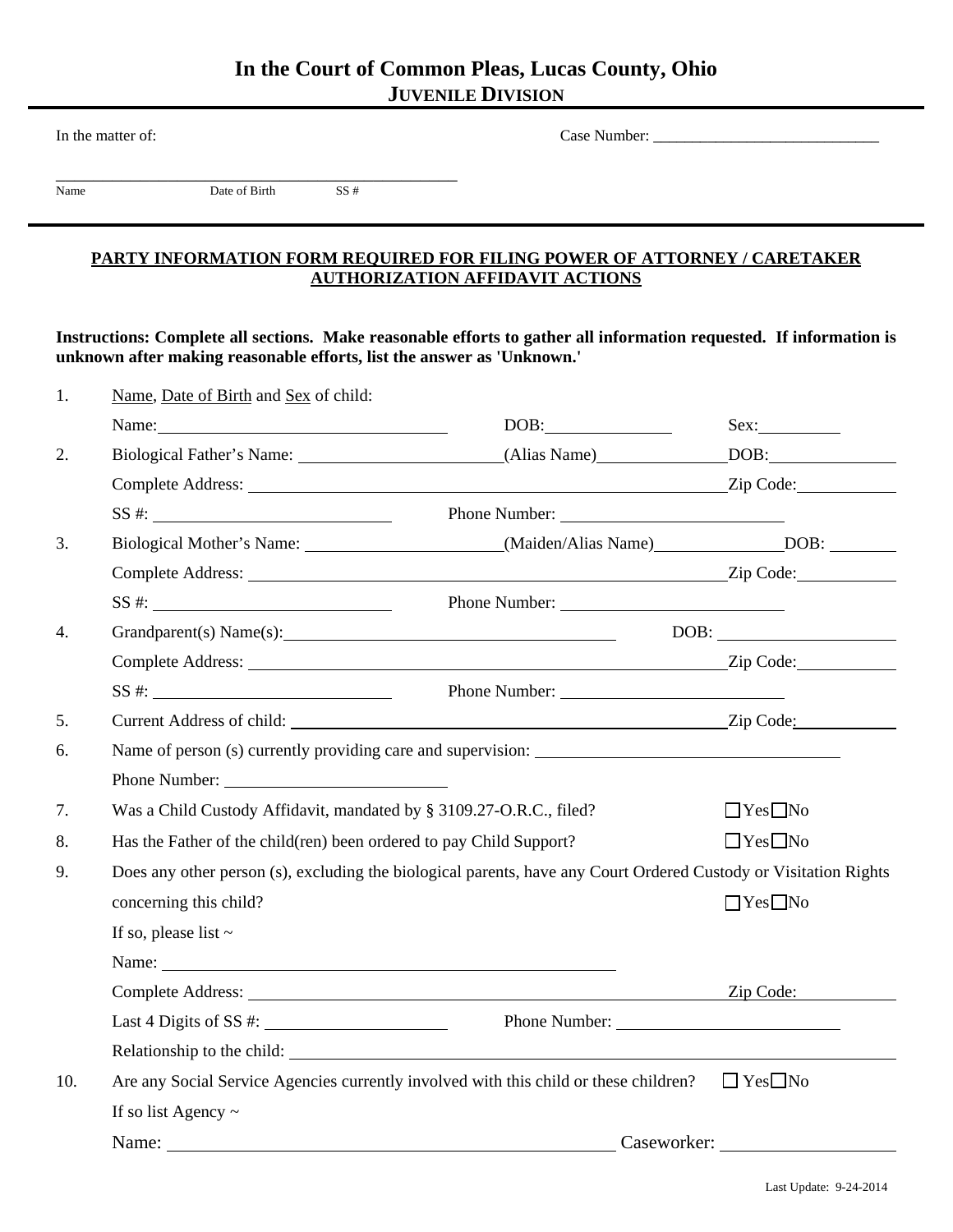# **IN THE COURT OF COMMON PLEAS, LUCAS COUNTY, OHIO JUVENILE DIVISION**

|      | In the matter of:                                                                        |                |                                                                                             | Case Number:                                                                                                                                                                                                                                                                                                                                                                            |                                       |
|------|------------------------------------------------------------------------------------------|----------------|---------------------------------------------------------------------------------------------|-----------------------------------------------------------------------------------------------------------------------------------------------------------------------------------------------------------------------------------------------------------------------------------------------------------------------------------------------------------------------------------------|---------------------------------------|
| Name |                                                                                          | Date of Birth  | Last 4 Digits                                                                               | <b>POWER OF ATTORNEY/</b><br><b>CARETAKER AUTHORIZATION AFFIDAVIT -</b><br><b>ADDITIONAL NECESSARY INFORMATION</b><br>PURSUANT TO 3109.74(C)(1) & 3127.23                                                                                                                                                                                                                               |                                       |
| 1.   | I, (full legal name)<br>the following is true regarding the above referenced child(ren): |                | Minor child(ren) are subject to this case as follows:                                       | I request that the court not disclose my current address or that of the child(ren). My address is confidential pursuant to R.C.<br>3127.23(D) and should be placed under seal to protect the health, safety, or liberty of myself and/or the child(ren).<br>Insert the information requested below for all above referenced minor or dependent child(ren). You must list the residences | being sworn according to law, certify |
|      | <b>Child's Name:</b>                                                                     |                |                                                                                             | for all places where the child(ren) have lived for the last FIVE years.<br>Place of<br>Birth:                                                                                                                                                                                                                                                                                           |                                       |
|      | Date of Birth:                                                                           |                |                                                                                             | Sex: $\Box$ Male $\Box$ Female                                                                                                                                                                                                                                                                                                                                                          |                                       |
|      | Period of Residence                                                                      |                | Check if<br>Confidential                                                                    | Person(s) With Whom Child Lived<br>(name & address)                                                                                                                                                                                                                                                                                                                                     | Relationship                          |
|      | to<br>to<br>to                                                                           | <b>PRESENT</b> | Address<br>Confidential?<br>Address<br>Confidential?<br>Address<br>Confidential?<br>Address | <u> 1989 - Johann John Stein, fransk politik (f. 1989)</u>                                                                                                                                                                                                                                                                                                                              |                                       |
| 2.   | to                                                                                       |                | Confidential?                                                                               | Name and present address of each person with whom the child has lived during all of these periods.                                                                                                                                                                                                                                                                                      |                                       |

### **IF MORE SPACE IS NEEDED TO LIST ADDITIONAL CHILDREN, ATTACH A SEPARATE PAGE AND CHECK THIS BOX**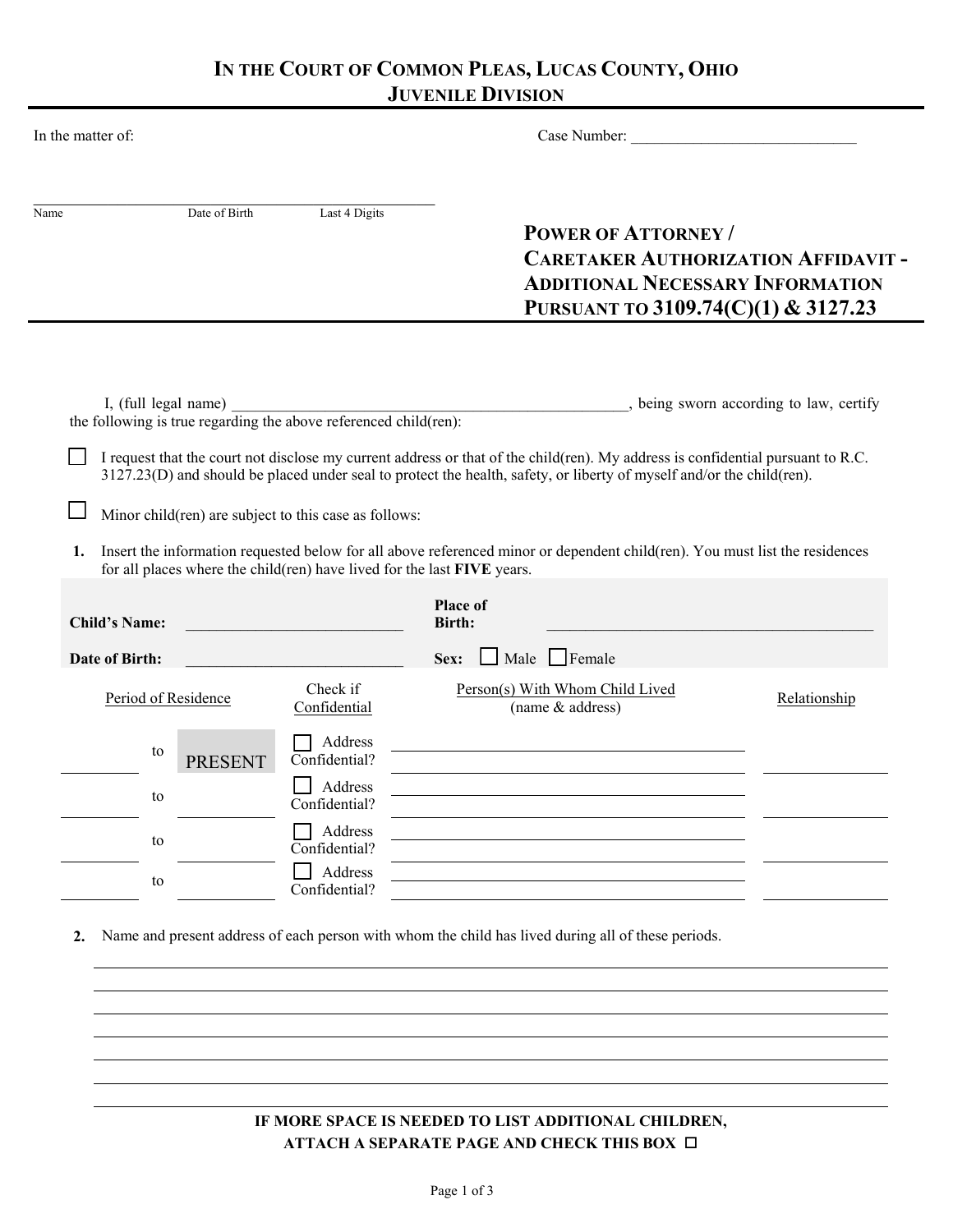**3.** Participation in case(s): (CHECK ONLY ONE BOX.)

|  | $C_{1111}C_{11}C_{111}C_{111}C_{111}C_{111}C_{111}C_{111}C_{111}C_{111}C_{111}C_{111}C_{111}C_{111}C_{111}C_{111}C_{111}C_{111}C_{111}C_{111}C_{111}C_{111}C_{111}C_{111}C_{111}C_{111}C_{111}C_{111}C_{111}C_{111}C_{111}C_{111}C_{111}C_{111}C_{111}C_{111}C_{11$ |  |
|--|---------------------------------------------------------------------------------------------------------------------------------------------------------------------------------------------------------------------------------------------------------------------|--|
|  | I HAVE NOT participated as a party, witness, or in any capacity in any other case, in this or any other state,                                                                                                                                                      |  |
|  | concerning the allocation, between parents of the same child, of parental rights and responsibilities for the care of the                                                                                                                                           |  |
|  | child and the designation of the residential parent and legal custodian of the child or that otherwise concerned the                                                                                                                                                |  |
|  | custody of the same child.                                                                                                                                                                                                                                          |  |

 I **HAVE** participated as a party, witness, or in any capacity in any other case, in this or any other state, concerning the allocation, between parents of the same child, of parental rights and responsibilities for the care of the child and the designation of the residential parent and legal custodian of the child or that otherwise concerned the custody of the same child. For each case in which you participated, give the following information:

<u> 1980 - Johann Barn, mars ann an t-Amhain Aonaich ann an t-Aonaich ann an t-Aonaich ann an t-Aonaich ann an t-</u>

- a. Name of each child:
- b. Type of case:

c. Court and State:

d. Date and court order or judgment (if any):

### **IF MORE SPACE IS NEEDED FOR ADDITIONAL CASES, ATTACH A SEPARATE PAGE AND CHECK THIS BOX**

**4.** Information about other parenting proceeding(s) concerning the child pending in a court of this or any other state: (CHECK ONLY ONE BOX.)

| $\Box$ I HAVE NO INFORMATION about any other cases that could affect the current case, including any cases relating to |
|------------------------------------------------------------------------------------------------------------------------|
| custody, domestic violence or protection orders, dependency, neglect or abuse allegations or adoptions concerning any  |
| child subject to this case.                                                                                            |

- I **HAVE THE FOLLOWING INFORMATION** concerning other civil cases that could affect the current case, including any cases relating to custody, domestic violence or protection orders, dependency, neglect or abuse allegations or adoptions concerning a child subject to this case. Do not repeat cases already listed in Paragraph 3. Explain:
- a. Name of each child:
- b. Type of case:
- c. Court and State:
- d. Date and court order or judgment (if any):

### **IF MORE SPACE IS NEEDED FOR ADDITIONAL CUSTODY CASES, ATTACH A SEPARATE PAGE AND CHECK THIS BOX**

**5.** Do you know of any person who has physical custody of the child or claims to be a parent of the child who is designated the residential parent and legal custodian of the child or to have parenting time rights with respect to the child or to be a person other than a parent of the child who has custody or visitation rights with respect to the child?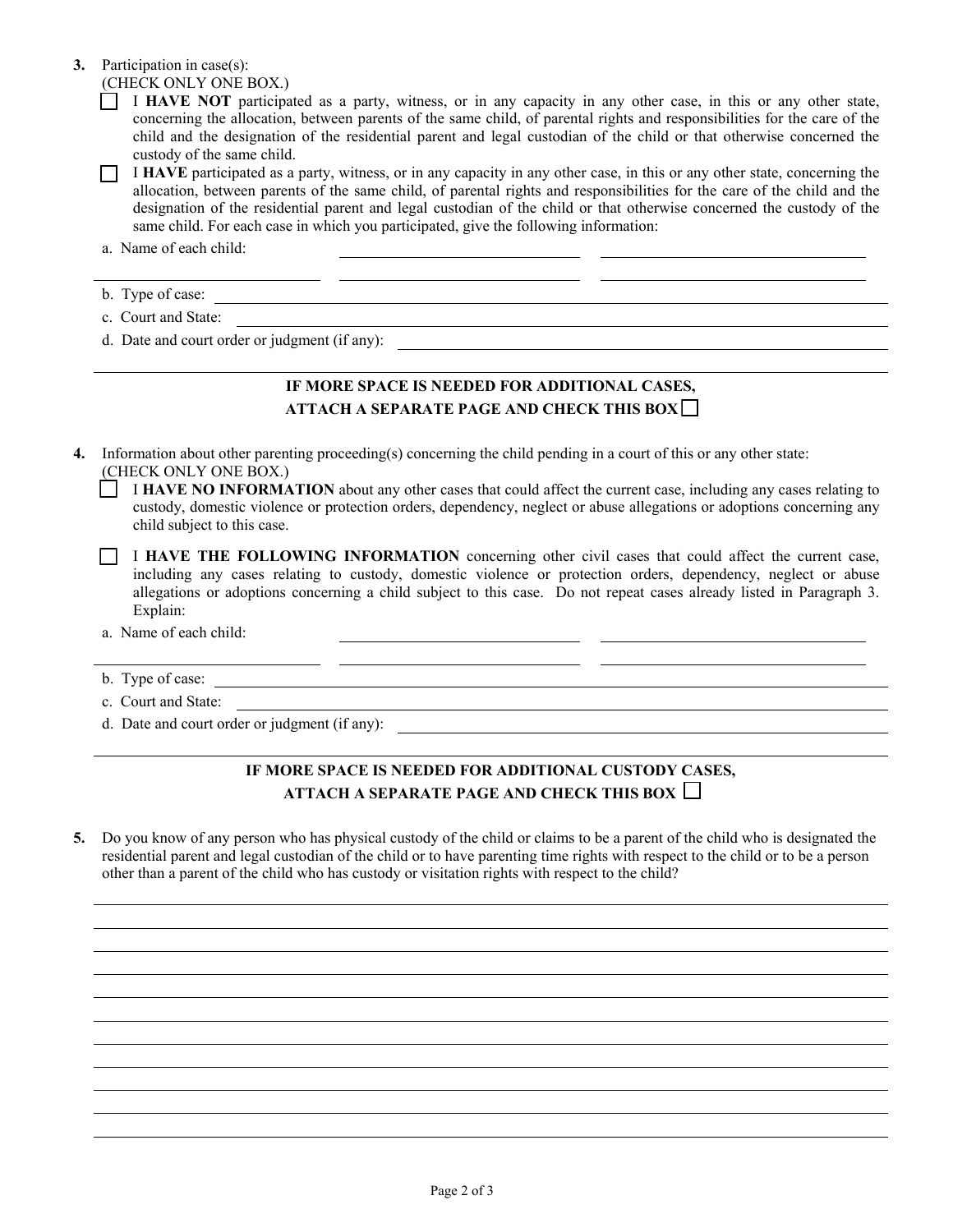#### **6.** Information about criminal case(s):

List all of the criminal convictions, including guilty pleas, for you and the members of your household for the following offenses: any criminal offense involving acts that resulted in a child being abused or neglected; any domestic violence offense that is a violation of R.C. 2919.25; any sexually oriented offense as defined in R.C. 2950.01; and any offense involving a victim who was a family or household member at the time of the offense and caused physical harm to the victim during the commission of the offense.

|                | <u>Name</u>                                                                                          | <b>Case Number</b>                                                                                    | Court/State/County                                                 | Convicted of<br><b>What Crime?</b>                                                                                                                                                                                                                                              |
|----------------|------------------------------------------------------------------------------------------------------|-------------------------------------------------------------------------------------------------------|--------------------------------------------------------------------|---------------------------------------------------------------------------------------------------------------------------------------------------------------------------------------------------------------------------------------------------------------------------------|
|                |                                                                                                      |                                                                                                       | IF MORE SPACE IS NEEDED FOR ADDITIONAL CASES,                      |                                                                                                                                                                                                                                                                                 |
|                |                                                                                                      |                                                                                                       | <b>ATTACH A SEPARATE PAGE AND CHECK THIS BOX <math>\Box</math></b> |                                                                                                                                                                                                                                                                                 |
| 7.             | Information about abuse and neglect case(s):<br>$\Box$ Yes $\Box$ No. (If YES, please explain below) | child, to be the perpetrator of the abusive or neglectful act that was the basis of the adjudication? |                                                                    | Have you previously have been determined, in a case in which a child has been adjudicated an abused child or a neglected                                                                                                                                                        |
|                |                                                                                                      |                                                                                                       |                                                                    |                                                                                                                                                                                                                                                                                 |
|                |                                                                                                      |                                                                                                       |                                                                    |                                                                                                                                                                                                                                                                                 |
|                | Name                                                                                                 |                                                                                                       | Case Number                                                        | Court/State/County                                                                                                                                                                                                                                                              |
|                |                                                                                                      |                                                                                                       |                                                                    |                                                                                                                                                                                                                                                                                 |
|                |                                                                                                      |                                                                                                       |                                                                    |                                                                                                                                                                                                                                                                                 |
|                |                                                                                                      |                                                                                                       | <b>OATH</b>                                                        |                                                                                                                                                                                                                                                                                 |
|                | I, (print name)                                                                                      |                                                                                                       | (Do Not Sign until Notary is Present)                              | , swear or affirm that I have read this<br>document and, to the best of my knowledge and belief, the facts and information stated in this document are true, accurate<br>and complete. I understand that if I do not tell the truth, I may be subject to penalties for perjury. |
| Your Signature |                                                                                                      |                                                                                                       |                                                                    |                                                                                                                                                                                                                                                                                 |
|                |                                                                                                      | Sworn before me and signed in my presence this _____ day of ____________________.                     |                                                                    |                                                                                                                                                                                                                                                                                 |
|                |                                                                                                      |                                                                                                       | Notary Public<br>My Commission Expires:                            |                                                                                                                                                                                                                                                                                 |